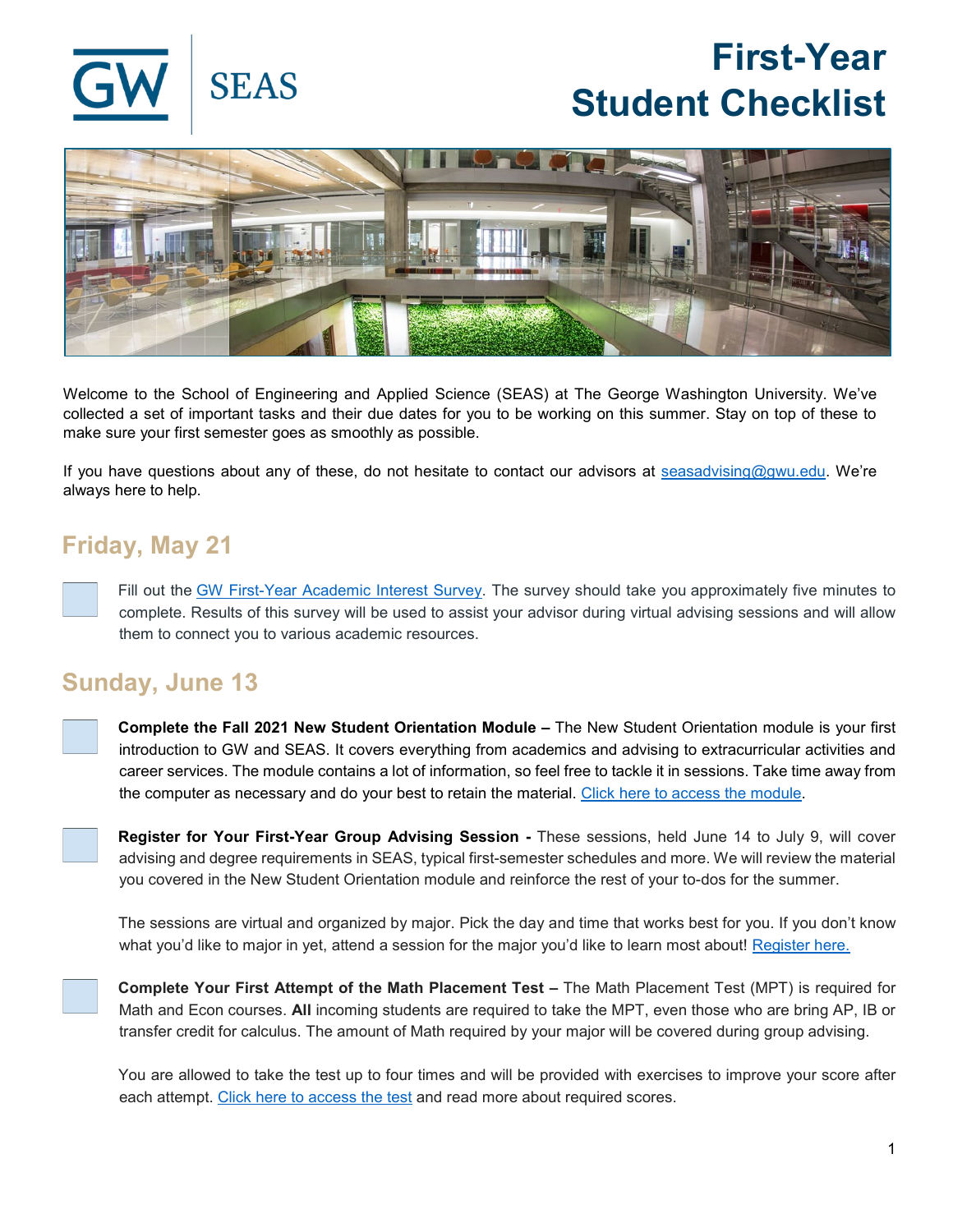## **Sunday, June 13 cont.**



**Complete Your First Attempt of the Chemistry Prep Course** – The Chemistry Prep Course (CPC) is required to take introductory Chemistry courses at GW. All SEAS majors, with the exception of Computer Science and Applied Science and Technology, require some amount of Chemistry Because of this, **most** SEAS students will need to take the CPC, and CS and APSC majors can still choose to take Chemistry toward certain requirements.

You can [review your intended major here](http://bulletin.gwu.edu/engineering-applied-science/#undergraduatetext) to determine whether you need to take Chemistry. Please reach out to [seasadvising@gwu.edu](mailto:seasadvising@gwu.edu) if you're unsure (be sure to include your intended major). [Click here to access the CPC](https://chemistry.columbian.gwu.edu/aleks-chemistry-prep-course) and learn more about required placement scores.

#### **Sunday, July 11**

**Submit Your First-Year Course Registration Packet** – Your First-Year Course Registration Packet is the most important step in the registration process. The packet is a survey that will allow you to indicate your intended major, rank certain required courses and inform your advisor of any incoming AP, IB or college transfer credit. We will use your responses to register you for your firstsemester schedule, so be sure to take your time and respond thoughtfully.



We will begin building schedules the week after this deadline, so you must submit your packet by **11:59 p.m. EST**  on the day of the deadline. The packet will be sent to your GW email address (e.g. [example@gwu.edu\)](mailto:example@gwu.edu).

**Upload Your Unofficial AP, IB and Transfer Credits –** The First-Year Course Registration Packet allows you to attach files in order to inform your advisor of AP and IB scores or college transfer credit earned during high school. You can also inform them of scores you *expect* to have receive but haven't yet (i.e. on a pending AP exam). Your advisor will use this reported and expected credit to register you for your first-semester classes.

Please note, these are *unofficial* scores and you have to have your scores officially submitted to GW by College Board and any post-secondary institutions where you earned college credit. Please [reference the Bring Credit to](https://undergraduate.admissions.gwu.edu/bring-credits-gw)  [GW page](https://undergraduate.admissions.gwu.edu/bring-credits-gw) for more information. **Note:** If you fail to have your credits officially submitted, you will be dropped from advanced courses before the semester starts.



**(Optional) Complete a Foreign Language Placement Exam - SEAS does not require foreign language study,** but some students may wish to take language classes toward their Humanities and Social Science requirements. If you would like to continue studying a language, please [find and take the appropriate departmental placement](https://languagecenter.columbian.gwu.edu/foreign-language-placement-exams)  [exam](https://languagecenter.columbian.gwu.edu/foreign-language-placement-exams) and report your placement to your advisor in your First-Year Course Registration Packet. Both introductory and advanced foreign language courses may count toward your degree requirements depending on the credit you bring to GW. As always, consult with your advisor to determine what's best for you.